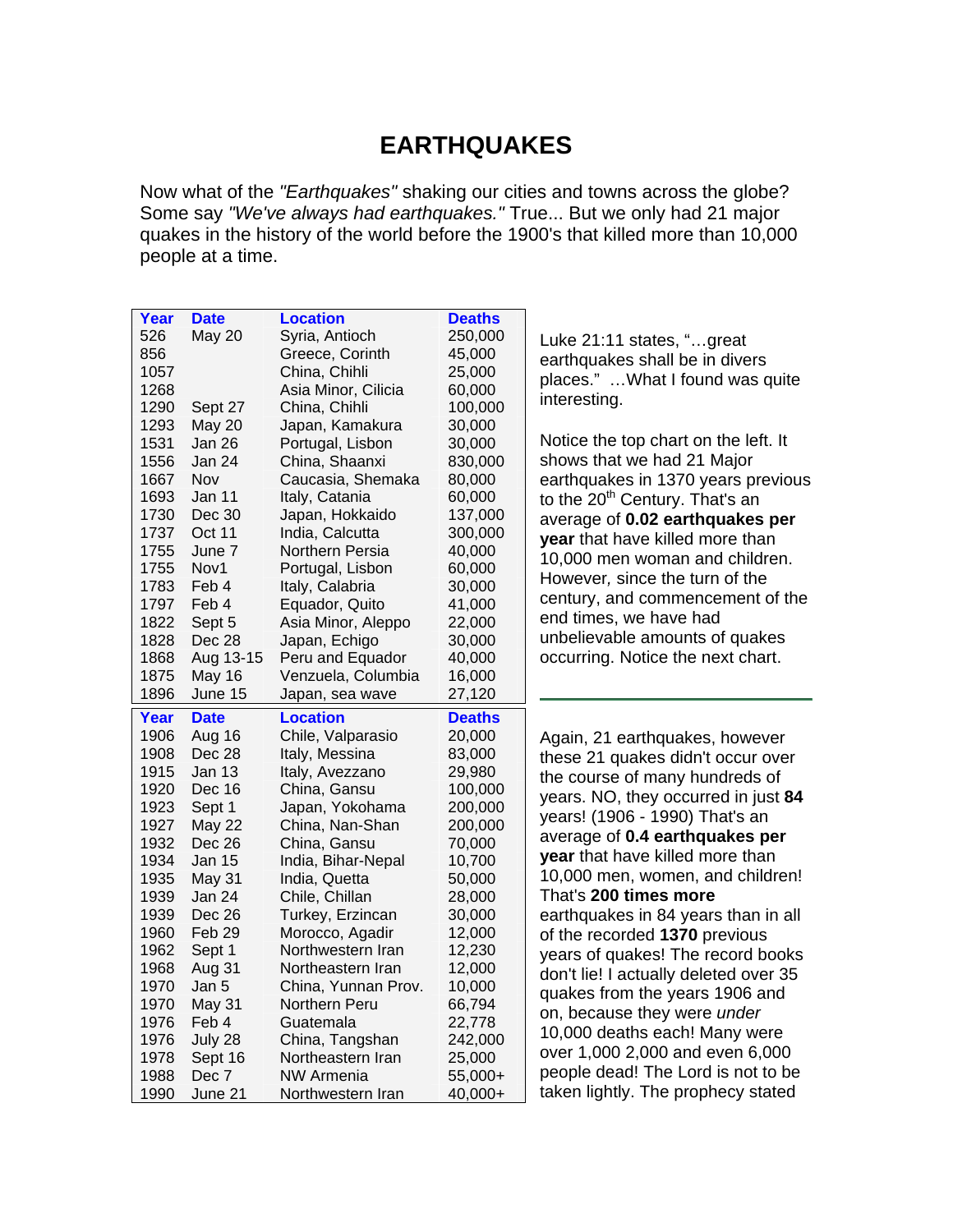the earthquakes would increase, and as we see so evidently... **they have!**

In the last 90 years there have been over **one million and a half fatalities from earthquakes alone**. *Discoveries in Prophecy* A World in Turmoil Mark A. Finley p. 5

We are **now** experiencing over **6000 quakes** per year worldwide of varying degrees of size, and just recently, this total was greatly enhanced in just **three days!**

**4000 Earthquakes** of all sizes reported in Tokyo **in past 3 days.** -*CBN News* 10/18/96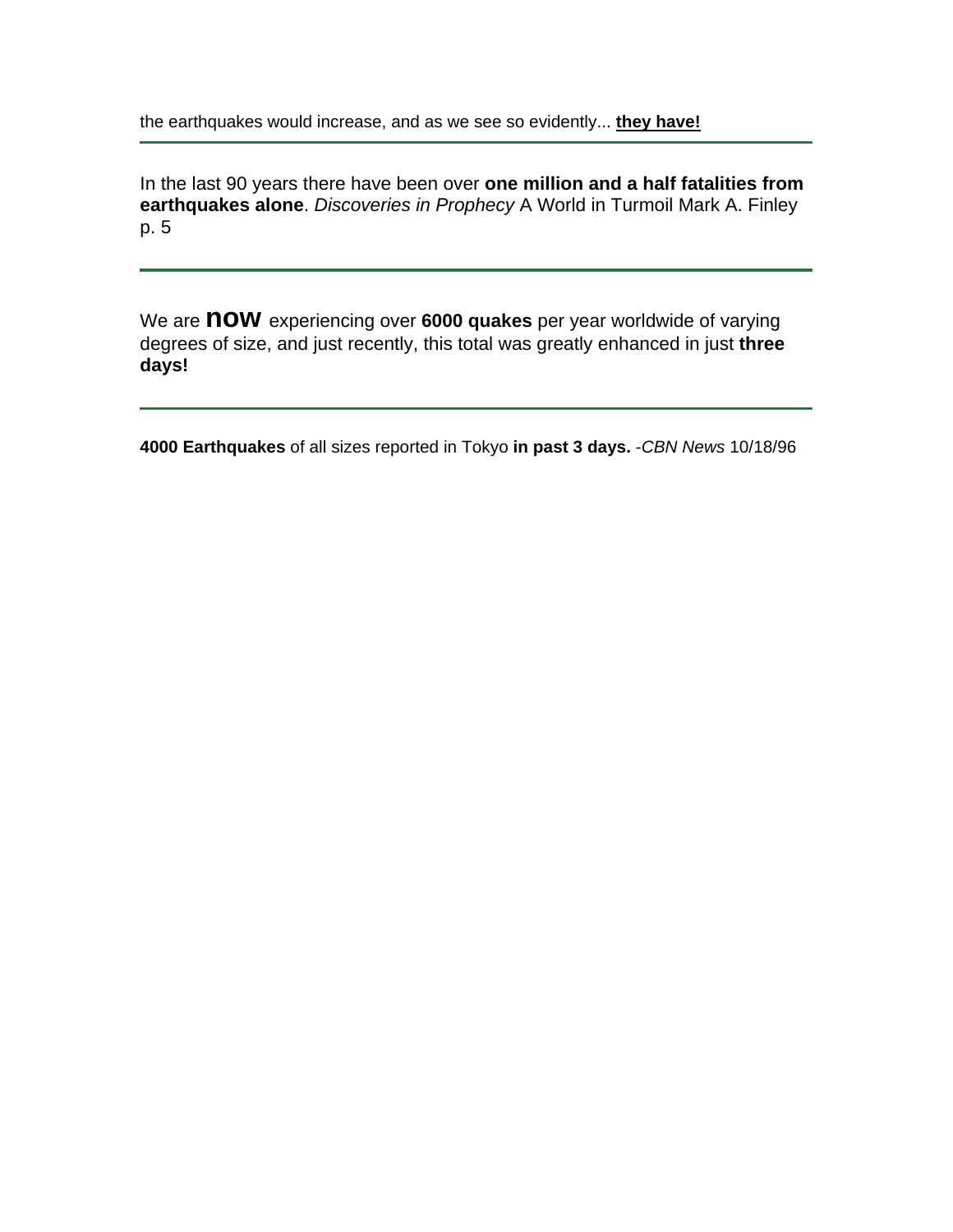# **Earthquakes**

*...and there shall be famines, and pestilences, and earthquakes, in various places..." [\(Matthew](http://countdown.org/armageddon/earthquakes.htm)  [24:7](http://countdown.org/armageddon/earthquakes.htm))*

March 27th, 1964. Alaska is devastated by a massive earthquake measuring 8.4 on the Richter scale. Amazingly, in the 30 years since the great Alaska quake, there have been as many major earthquakes as in the entire previous 2000 years of world history!



The World Almanac tells us that there were only 21 earthquakes of major strength between the years 1000 and 1800. But between 1800 and 1900 there were 18 major earthquakes. In the next 50 years, between 1900 and 1950, there were 33 major quakes, and between 1950 and 1991 there were 93 major earthquakes, almost tripling the number of the previous half century, and claiming the lives of 1.3 million people around the world.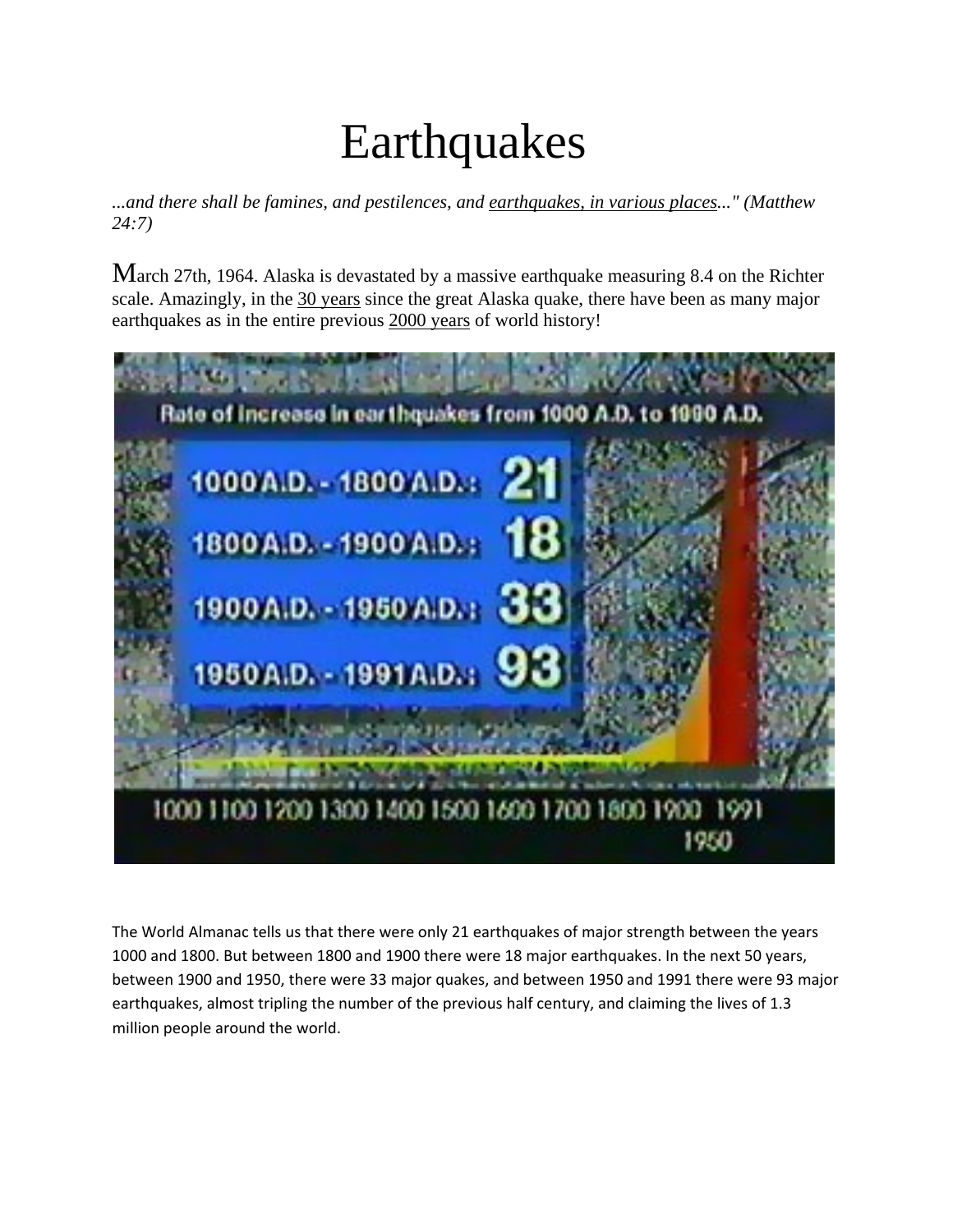January 17, 1994, an earthquake measuring 6.6 on the Richter scale causes \$30 billion worth of damage in Los Angeles. Seismologists predict that California's imminent "big one" could be 50 times more powerful.



January 17, 1995, Over 5000 people are killed and 26,000 injured in the Great Hanshin quake in Japan. The port city of Kobe is devastated, its infrastructure destroyed, and over 300,000 people made homeless. Japanese scientists at the Earthquake center in Tsukuba predict a much stronger quake measuring over 8 on the Richter scale could hit the Tokyo area in the very near future.

This dramatic increase of severe quakes has led many scientists to predict that we are entering a new period of great seismic disturbances. The Bible also clearly predicts that the Last Days will be a time of great seismic activity, with the earth reeling to and fro like a drunken man & the towers & the cities of the nations falling!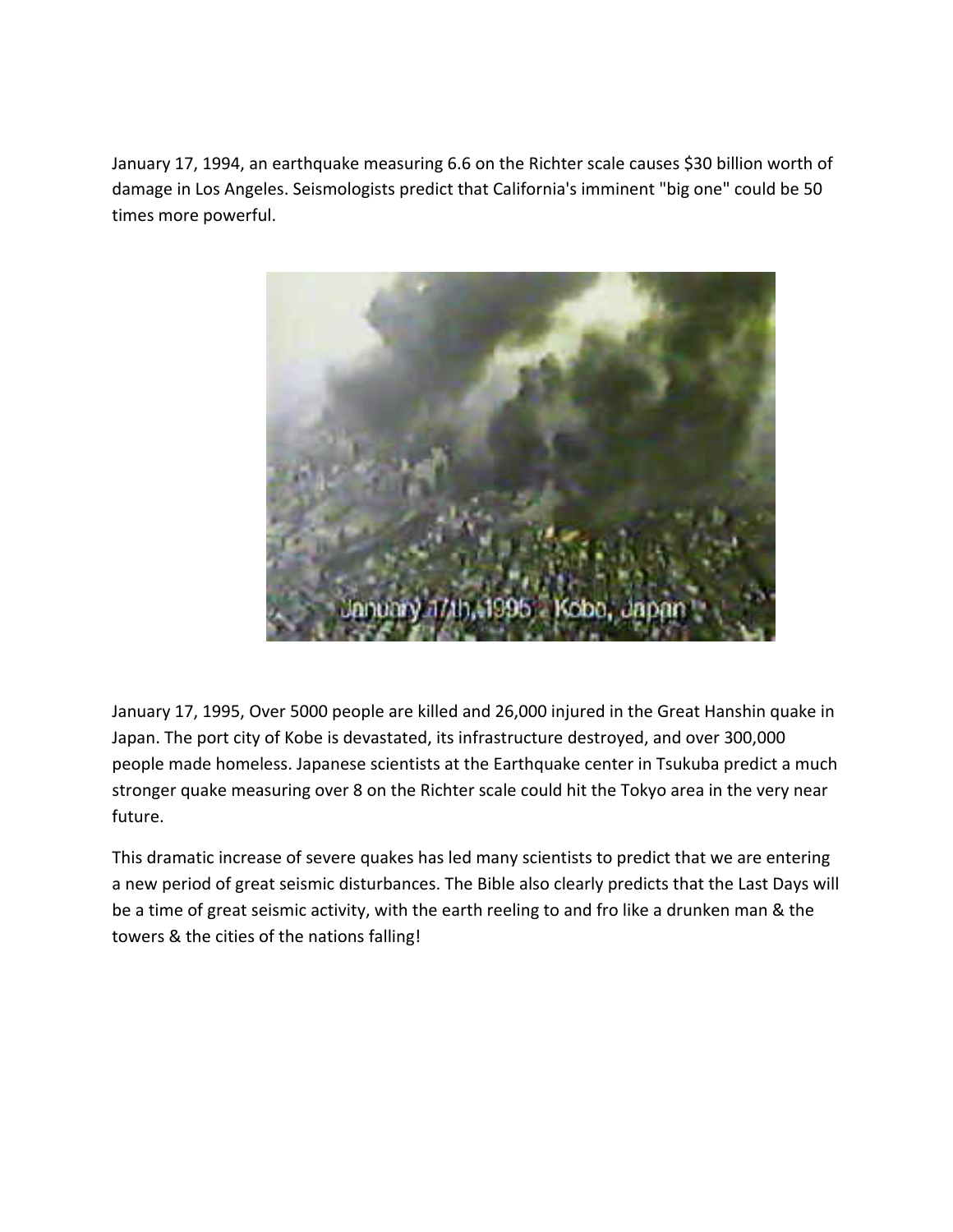### **Nine killer earthquakes**

**Thousands rattle the Earth daily — but only a few cause utter devastation** 



Thousands of earthquakes happen every day around the world. Most are hardly felt, if at all. But sometimes pieces of Earth's crust suddenly slip past each other in a massive release of pent-up stress. The jolted Earth rumbles, buildings collapse, streets buckle, and thousands of people die. These movements are nature's most violent act and take a grim toll on human life and infrastructure.

The deadliest earthquake in recorded history rattled the Shensi province of China on Jan. 23, 1556, and killed an estimated 830,000 people. The death toll was particularly high among peasants who lived in artificial caves that were dug into soft rock and collapsed during the quake. This picture shows a pagoda whose peaked top was lost in the shaking. Earthquake damage is also visible on the corners. Click on to learn about eight more deadly quakes.

*-- John Roach, msnbc.com contributor*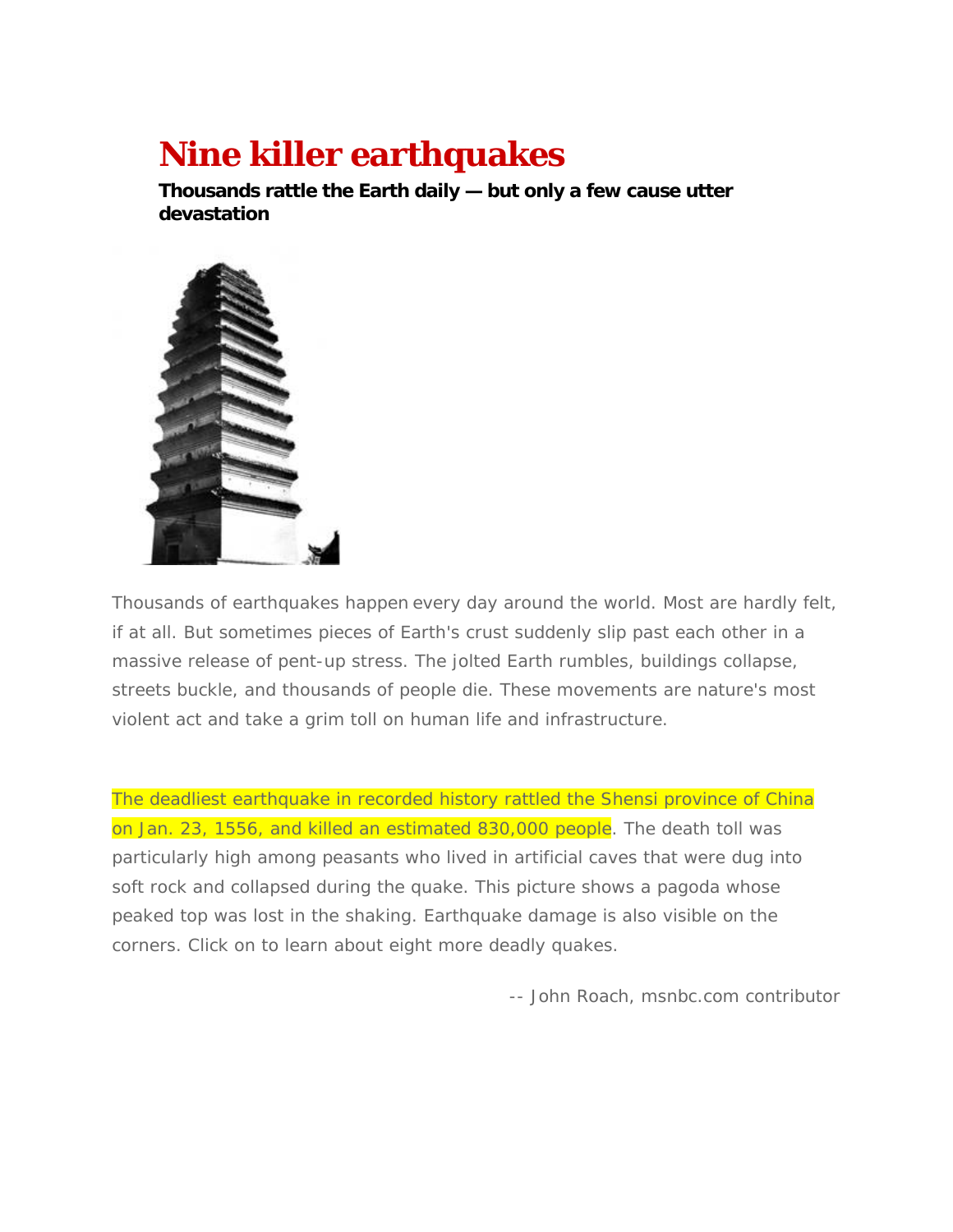

#### **1906: The Great Quake**

The California earthquake of April 18, 1906, ranks as the most deadly in U.S. history: About 3,000 people perished. The Great Quake, as the event is known, was estimated at magnitude 7.9 and ruptured along 296 miles of the northernmost section of the San Andreas fault. Broken gas lines, fractured chimneys and toppled chemical trucks sparked a series of fires that torched large sections of San Francisco, as seen in this image taken from Golden Gate Park.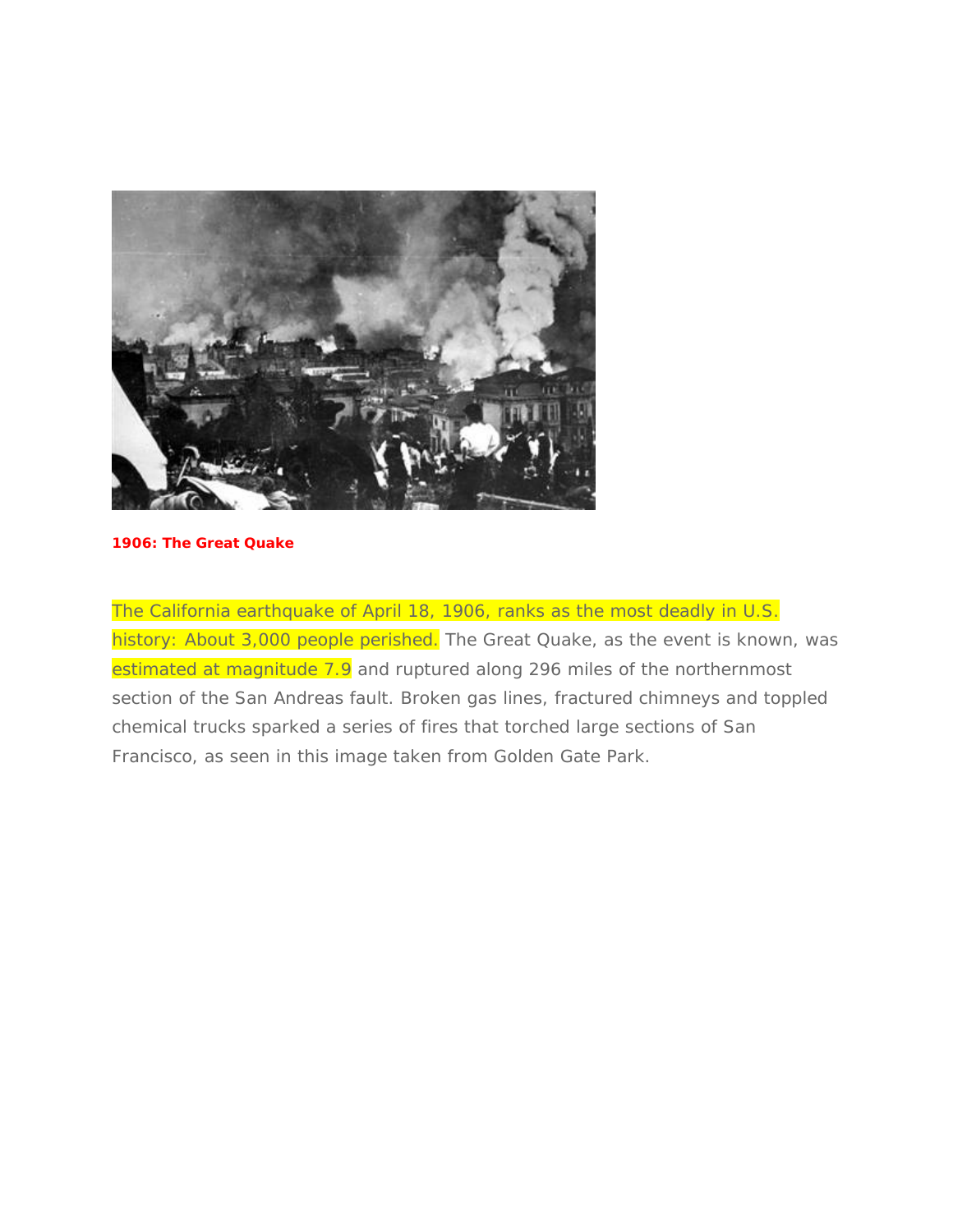

#### **1964: Good Friday?**

The most powerful earthquake in North American history shook the state of Alaska on March 27, 1964, the Friday before Easter. The **magnitude-9.2** temblor triggered a tsunami that was responsible for 113 of the 128 deaths associated with the earthquake, according to the U.S. Geological Survey. The giant waves struck along the West Coast down to California, and rolled across the Pacific to Hawaii. This image shows the coastal town of Seward, Alaska, in the wake of the tsunami.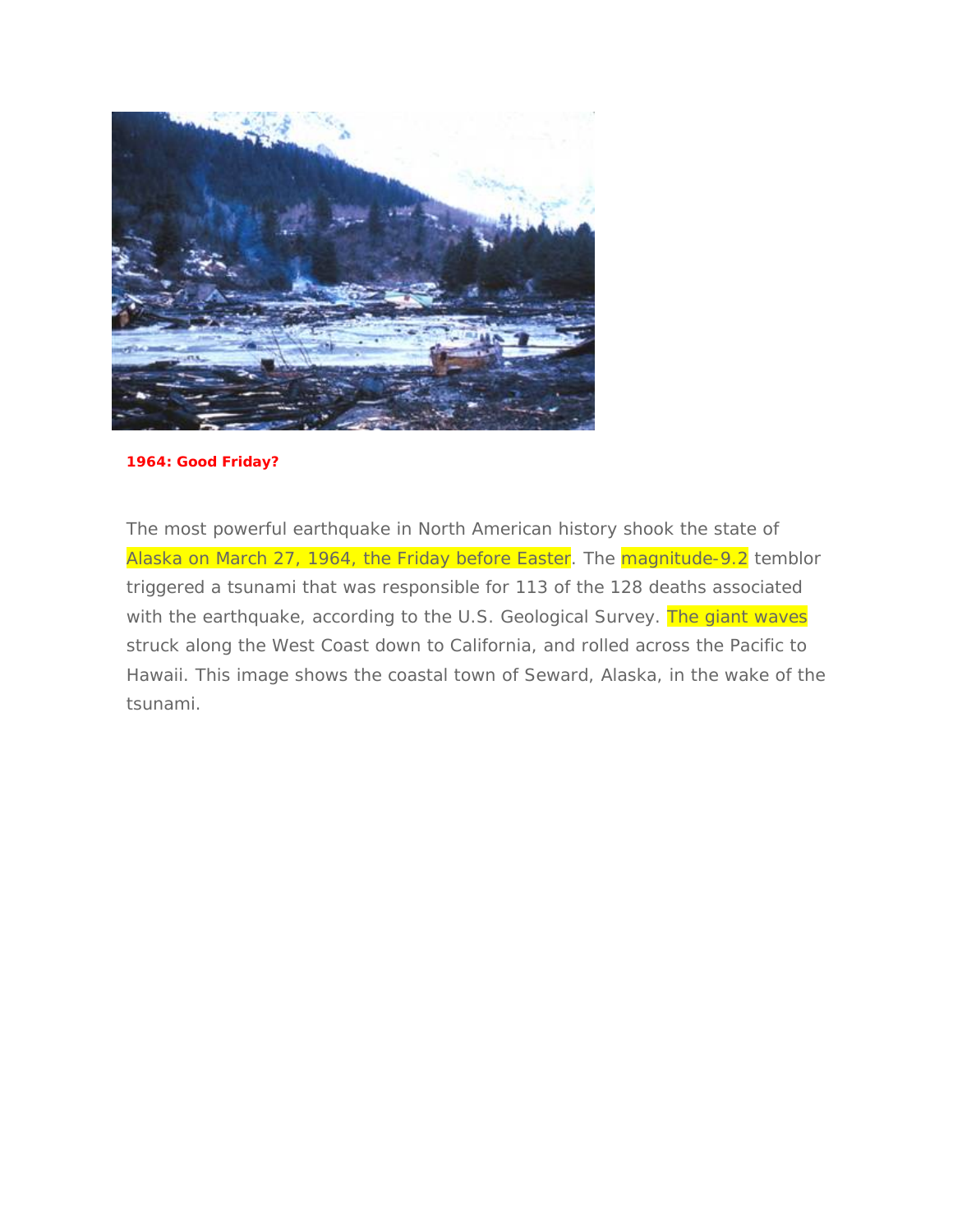

#### **1970: Mountains moved**

The magnitude-7.9 earthquake that struck just off the west coast of Peru on May 31, 1970, reduced the coastal towns of Casma and Chimbote to rubble and killed at least 3,000 people. Even greater disaster struck the towns of Yungay and Ranranhirca. The shaking sent an avalanche of mud, rock and ice down the slopes of the Cordillera Blanca and buried the cities under tens of feet of debris. An estimated 70,000 lives were lost. Here, a statue of Christ is all that remains in Yungay.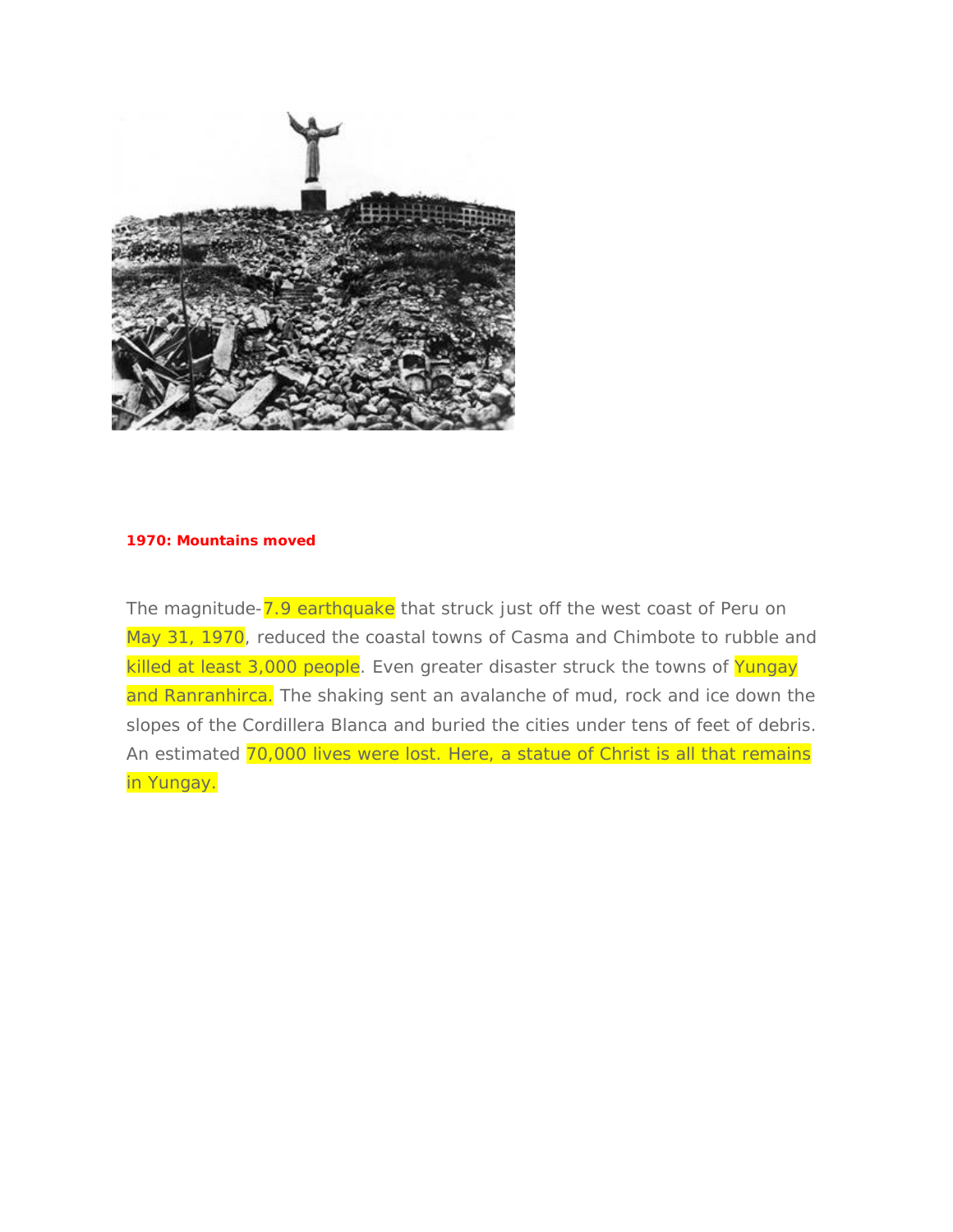

#### **1976: Chinese region flattened**

The deadliest earthquake in modern times flattened the industrial city of Tangshan, China, in the early morning of July 28, 1976. The Chinese government put the death toll at 255,000, though many geologists believe it was much higher - up to 655,000. Nearly 800,000 more were injured. Tremors and damage from the magnitude-7.5 quake extended as far as Beijing, about 90 miles from the epicenter. Here, a few tents and temporary shelters are visible amid the debris.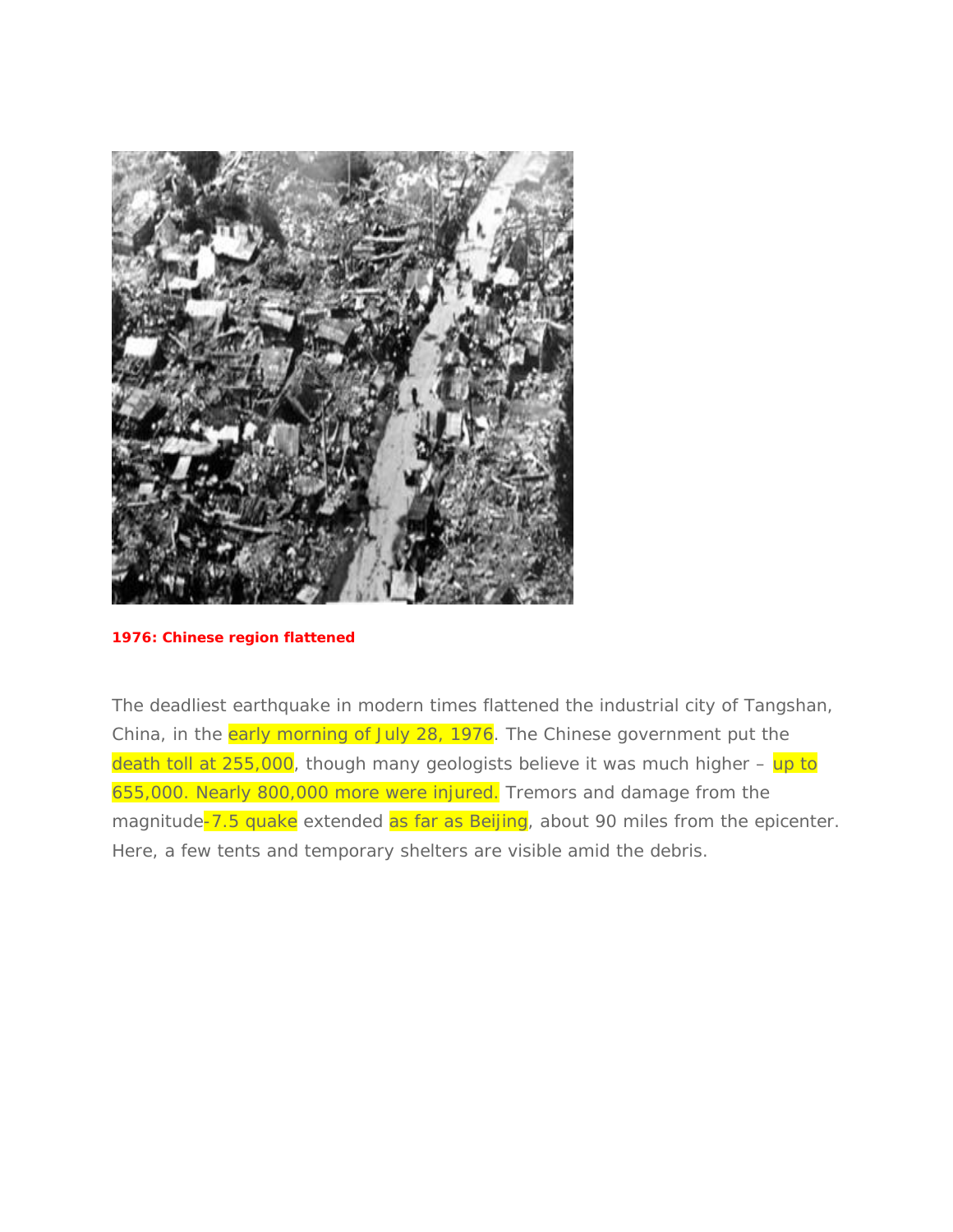

#### **1985: Mexico shaken**

On Sept. 19, 1985, a magnitude-8.2 earthquake off Mexico's Pacific coast wreaked the greatest havoc in Mexico City, about 220 miles from the epicenter. There, hundreds of buildings were toppled, and thousands of people died. Government officials put the death toll at about 9,000, though other sources say it may have been as high as 35,000. A triggered tsunami sent waves rising almost 10 feet crashing into the coastal towns of Lazaro Cardenas, Zihuatanejo and Manzanillo. Here, a 21-story steel-constructed building in Mexico City lies in ruins.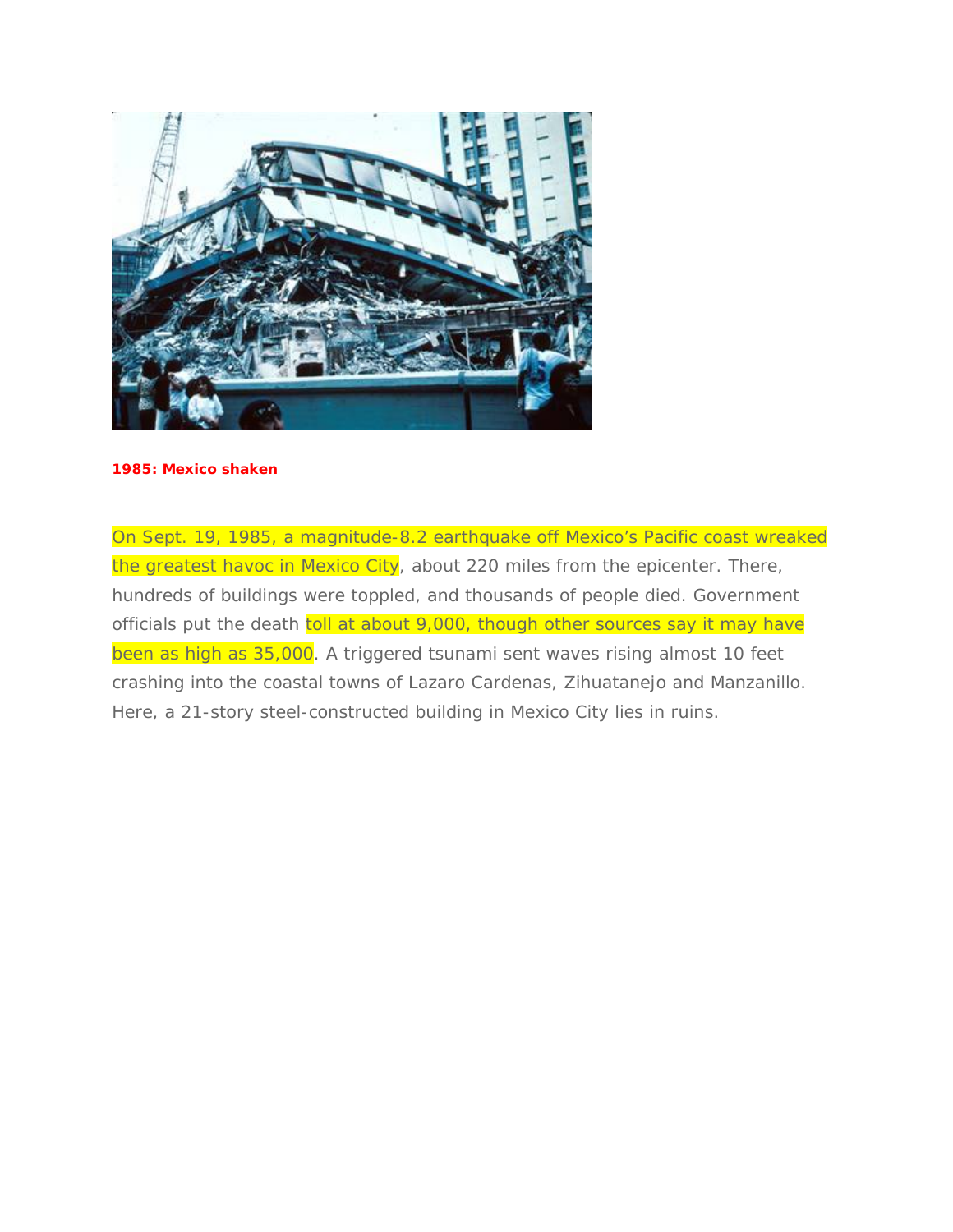

#### **2003: Iranian city crumbles**

On Dec. 26, 2003, a magnitude-6.6 earthquake crumpled the adobe city of Bam, Iran, killing an estimated 30,000 people. About 60 percent of the city's buildings were destroyed and nearly all the rest were damaged. The event ranks as the deadliest in Iran's history. Here, one of the victims is carried to the grave.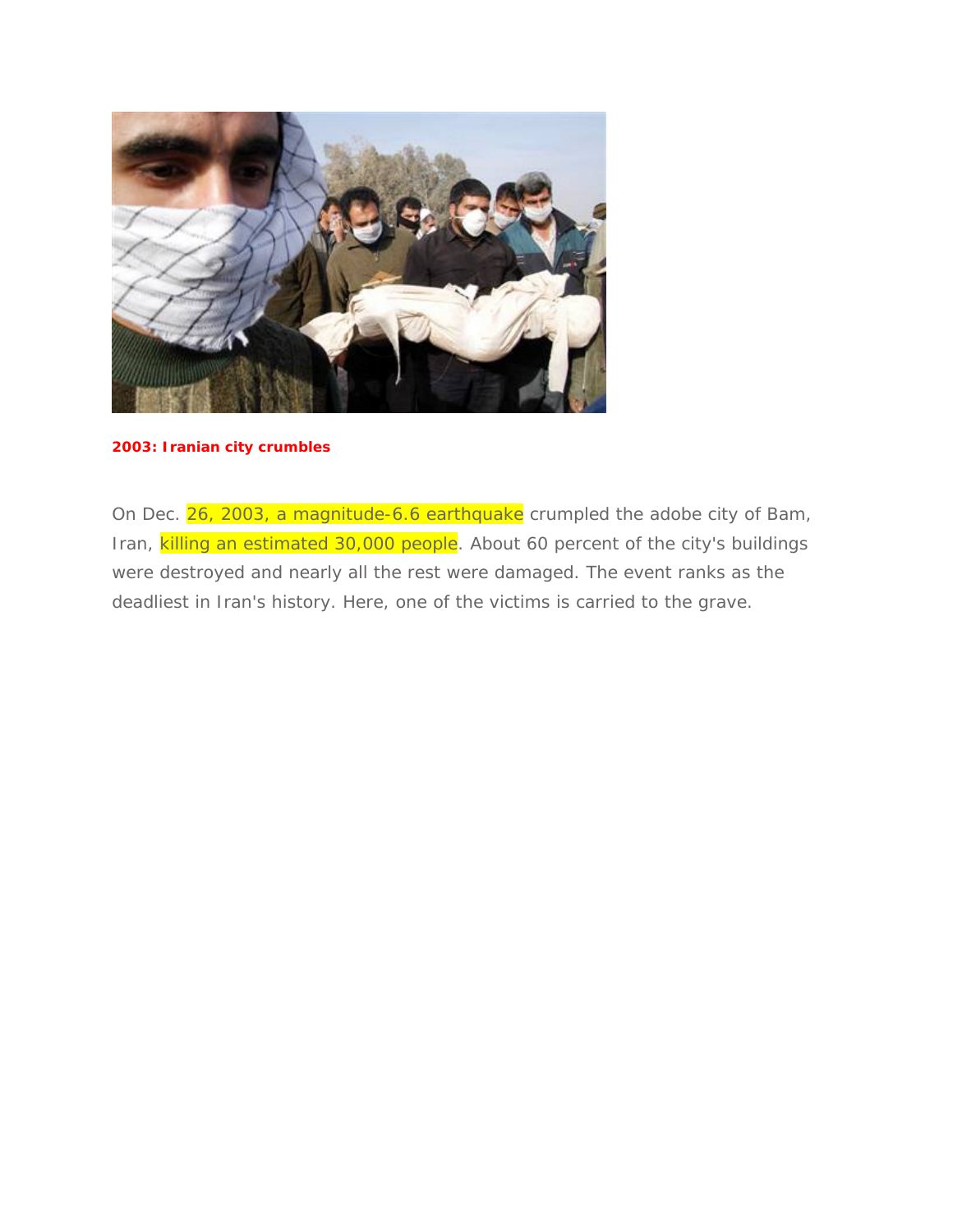

#### **2004: The Asian tsunami**

On Dec. 26, 2004, a magnitude-9.1 earthquake ruptured the ocean floor off the west coast of Sumatra, Indonesia, and triggered a series of destructive tsunamis that killed at least 225,000 people in 11 countries. Millions more were stripped of their homes. Scientists estimate the energy released in the event was more than 1,500 times the power of the atomic bomb dropped on Hiroshima in 1945. Here, villagers walk through a devastated area of Pangdandaran on the Indonesian island of Java.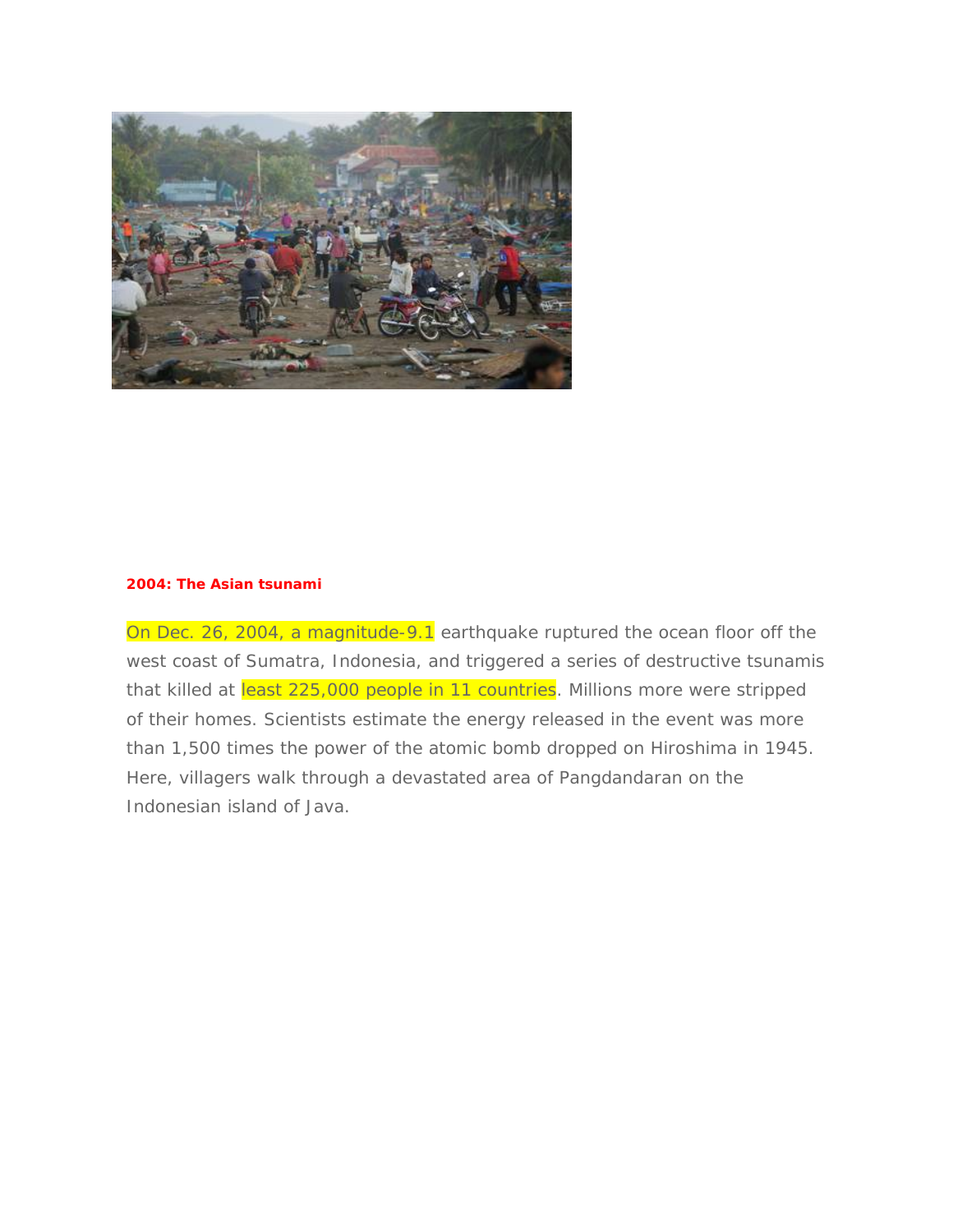

#### **2005: Landslides in Kashmir**

At least 86,000 people were killed when a magnitude-7.6 earthquake hit the Kashmir region of northern Pakistan on Oct. 8, 2005. Millions more were left homeless at the outset of the harsh Himalayan winter. Landslides swept away villages and blocked roads for relief and rescue workers, worsening the human toll. At least 1,350 people were killed in neighboring India, and the shaking was also felt in Afghanistan. Here, rescue workers dig through the rubble looking for survivors at a school in Balakot, Pakistan.